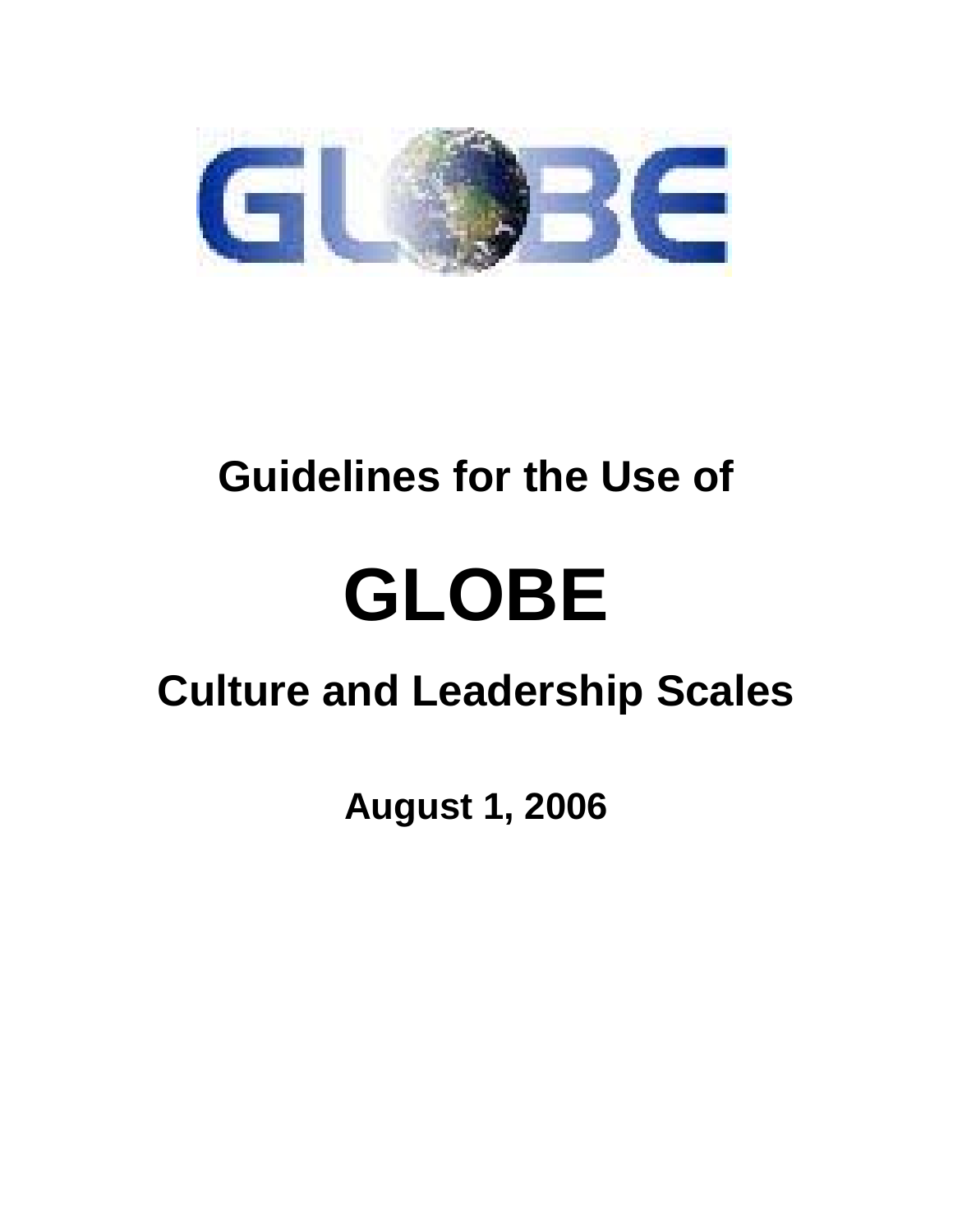On this Web site, you will find three documents in addition to this form:

- Form Alpha, consisting of all *Organizational Culture Values and Practices* items and 56 *Leadership* items.
- Form Beta, consisting of all *Societal Culture Values and Practices* items and an additional 56 *Leadership* items.
- Syntax for the use of GLOBE culture and leadership scales.

### **Important Guidelines for the Use of GLOBE Societal and Organizational Scales**

As discussed in Chapter 8 of the 2004 book (House, Hanges, Javidan, Dorfman, & Gupta, 2004), as well as further detailed in Hanges & Dickson (in press at *The Leadership Quarterly*), the GLOBE culture scales were developed in a theory-driven manner. That is, we first defined the various culture constructs that we wanted to measure, as well as specified the general nature of these constructs before items were written. The selection and definitions of the culture dimensions were developed after a review of the culture literature.

We developed the scales with the expectation that the measured constructs would have a convergent-emergent nature. These constructs are *convergent* because the responses from people within organizations or societies have been shown in the GLOBE research to have high interrater agreement represented by scale means. They are called *emergent* because even though the origin of these constructs is a function of the cognition, affect, and personality of the survey respondents, the properties of these constructs are actually manifested at the aggregate—or group—(e.g., organization or society) level of analysis. This process was also essentially followed when developing the GLOBE Culturally Endorsed leadership scales (see Chapter 8, Hanges & Dickson, and Chapter 21, Dorfman, Hanges, & Brodbeck in the 2004 book).

Consistent with this definition of our constructs, we performed a variety of statistical analyses to assess the psychometric properties (e.g., rwg, ICCs, multilevel confirmatory factor analyses, reliability analysis) of our scales. Overall, these statistical analyses supported the following conclusions:

- Respondents converged in their descriptions of organizational and societal culture.
- Scales were unidimensional at the organizational and/or societal level. (It should be noted that due to sample size issues at the aggregate level of analysis and our desire to confirm the constructs that were previously identified qualitatively, we performed the factor analyses one scale at a time).
- Scales were reliable at the organizational and/or societal level.

As described in Chapters 8 and 9 of the 2004 book (House et al., 2004) , the construct validity of the culture scales was confirmed by examining the correlations between the GLOBE scales with independent sources (e.g., Hofstede's culture dimensions, Schwartz's value scales, World Values Survey, and unobtrusive measures).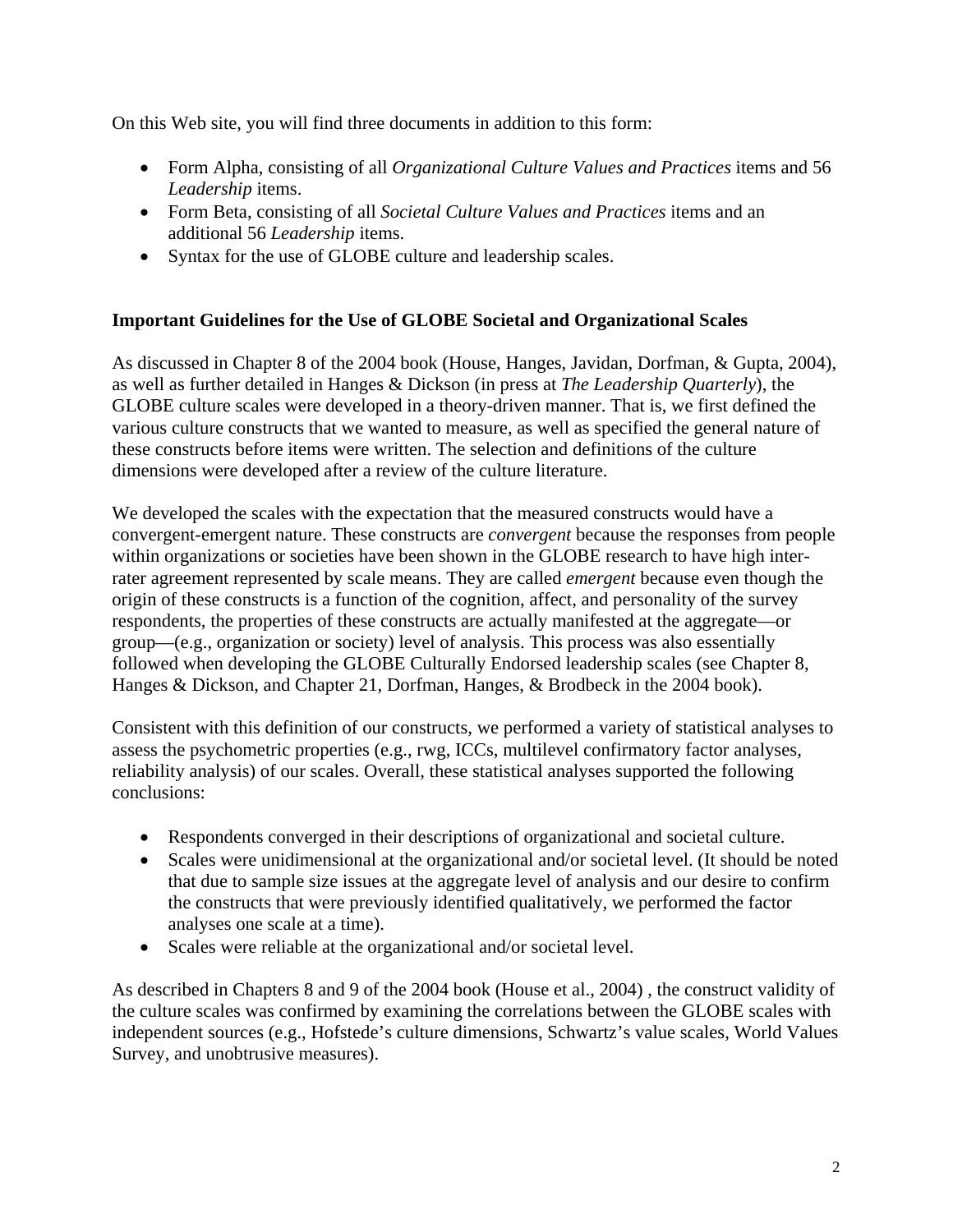We suggest that researchers who want to use these scales in independent research consider the following:

The GLOBE scales were designed to be psychometrically sound at the organizational and societal levels of analysis. This means that the scales were designed to explain "between-organization" differences or "between-society" differences. The scales were not designed to explain "between-individual" differences. The reliability of the scales is a joint function of inter-rater agreement and inter-item consistency.

#### *Caveat Emptor***: It is unreasonable to expect that these scales will show the same psychometric properties at the individual level of analysis as they did at the aggregate levels. This is because the scales were not designed to explain "betweenindividual" differences.**

This can be clarified by the following example. Let us assume that a researcher uses the GLOBE societal culture scales in a study in which participants only come from a single country. The researcher in this example has empirically eliminated any between-society differences. Thus, the GLOBE societal scales which were designed to measure "between-society differences" are now being used in a data set with no "between-society" variance. The researcher's statistical analyses will indicate how well the scales explain differences between people in this single country. It should be noted that while other researchers have hypothesized the existence of isomorphic constructs (i.e., constructs that operate across several levels of analysis), rigorous evidence for such constructs has not as of yet been obtained. Frequently, different constructs are needed to explain differences among societies, organizations, or individuals. We remind all researchers to be cognizant of the ecological and reverse ecological fallacy.

Given the organizational or societal focus of the GLOBE culture scales, it is important that the researcher collect a sufficient number of observations within each organization or each society to ensure reliable estimation of organizational or societal averages.

Researchers should also be aware of the following methodological issues related to conducting cross-cultural research. These include but are not limited to:

- 1. Cultural response bias when using survey research instruments
- 2. Measurement and functional equivalence
- 3. Sampling of aggregate units and generalizability of findings
- 4. Difficulties in translation
- 5. Conceptualizing culture
- 6. Rival hypothesis confound
- 7. Culturally generalizable vs. culturally specific constructs and research approaches
- 8. Method bias
- 9. Ecological and reverse ecological fallacy
- 10. Statistical power and the need for a sufficient number of aggregate units

These issues have been fully explained in the first GLOBE book (House et al, 2004). The GLOBE instruments are intended primarily for scholarly, nonprofit, noncommercial purposes.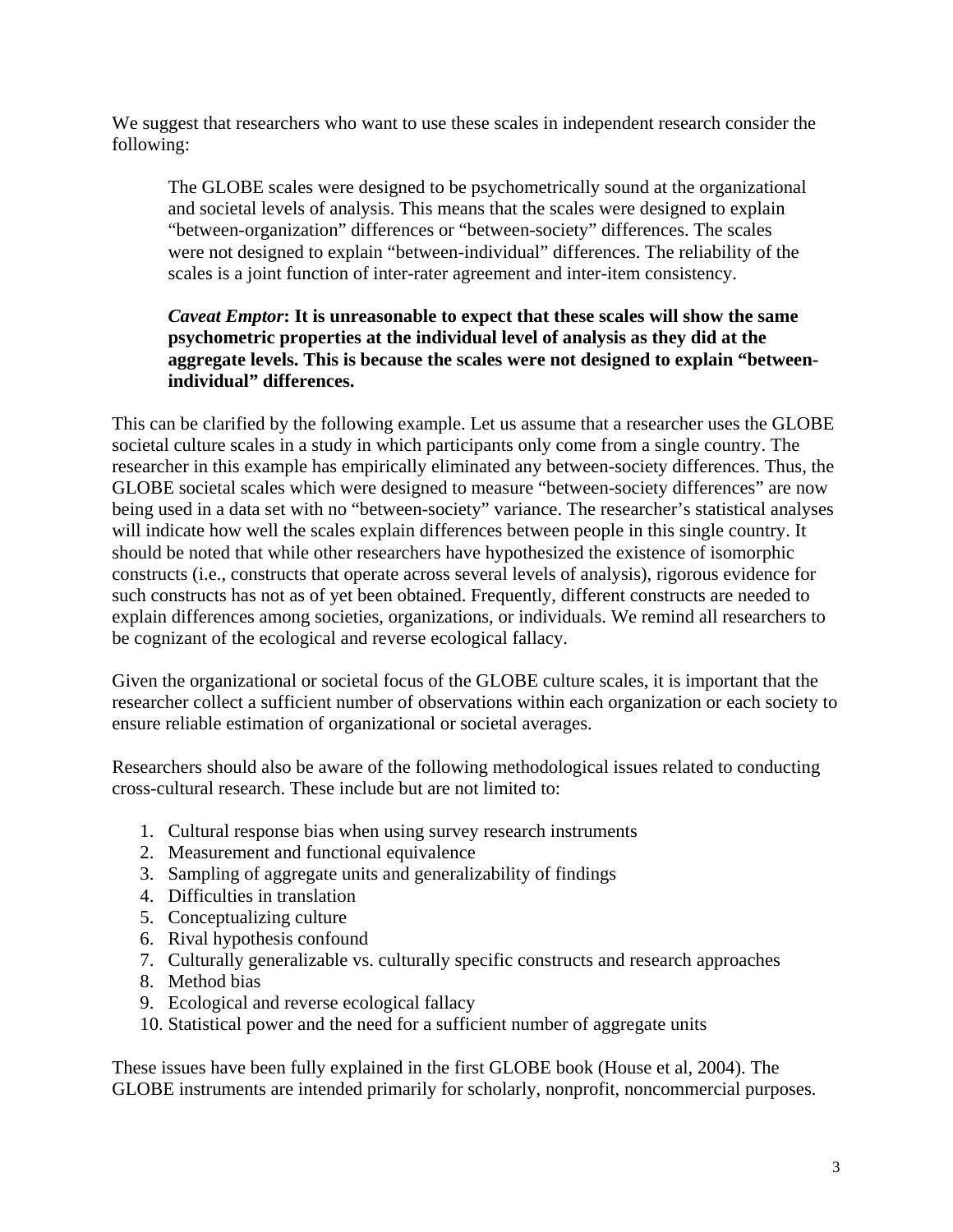The GLOBE instruments can also be made available to individuals or organizations for commercial (i.e., nonacademic) purposes. In such instances, a representative of the GLOBE Foundation will negotiate with the individual or organization requesting use of the GLOBE instruments with respect to terms of conditions for the use of the instruments.

We welcome researchers to use the GLOBE scales. Our simple request is that you cite Chapter 8 and the 2004 GLOBE book in your publications. We also request that you and your research team carefully consider the levels of analysis issue when designing your research. Finally, the GLOBE team would appreciate receiving reports and/or publication copies of your research findings. Please send these to Mansour Javidan at javidanm@t-bird.edu.

Based on the above information, you and your research team should clearly understand that the GLOBE instrument was designed to be used at the aggregated level of analysis. Any use at the individual level of analysis may be problematic and result in the scale psychometric properties that differ considerably from the original GLOBE results.

#### **Important Guidelines for the Use of GLOBE Leadership Scales**

To use the GLOBE leadership scales, researchers need to consolidate the 56 leadership items in Form Alpha and the 56 leadership items in Form Beta to create an instrument with 112 items.

Consistent with the measurement approach used by implicit leadership theory researchers (e.g., Foti & Lord, 1987; Lord, Foti, & DeVader, 1984; Lord & Maher, 1991a, 1991b), the GLOBE leadership items consisted of behavioral and trait descriptors (e.g., autocratic, benevolent, nurturing, and visionary) along with brief definitions of these descriptors. The items were written to reflect a variety of traits, skills, abilities, and personality characteristics potentially relevant to leadership emergence and effectiveness. Items were rated on a seven-point scale that ranged from a low of "This behavior or characteristic greatly inhibits a person from being an outstanding leader" to a high of "This behavior or characteristic contributes greatly to a person being an outstanding leader."

In the GLOBE project, we were interested in identifying leadership attributes that were culturally endorsed. Thus, similar to the analyses conducted for the culture dimension scales, a variety of statistical analyses were conducted to determine whether people from organizations or societies agreed in terms of their rating of leadership attributes. Specifically, we used James and colleagues' (1984; James, Demaree, Wolf, 1993)  $r_{wg(J)}$  and ICC(1) to determine whether aggregation was justified. Second, we calculated  $ICC(2)$  (Shrout & Fleiss, 1979) to assess the reliability of our culturally endorsed scales at the organizational or societal level of analysis. Finally, we conducted a series of confirmatory factor analyses to determine whether the factor structure of our scales was operating appropriately at the aggregate level of analysis. Indeed, these analyses revealed that the leadership scales were unidimensional (average CFI was .92). Thus, all analyses indicated substantial support for the culturally endorsed nature of the leadership scales.